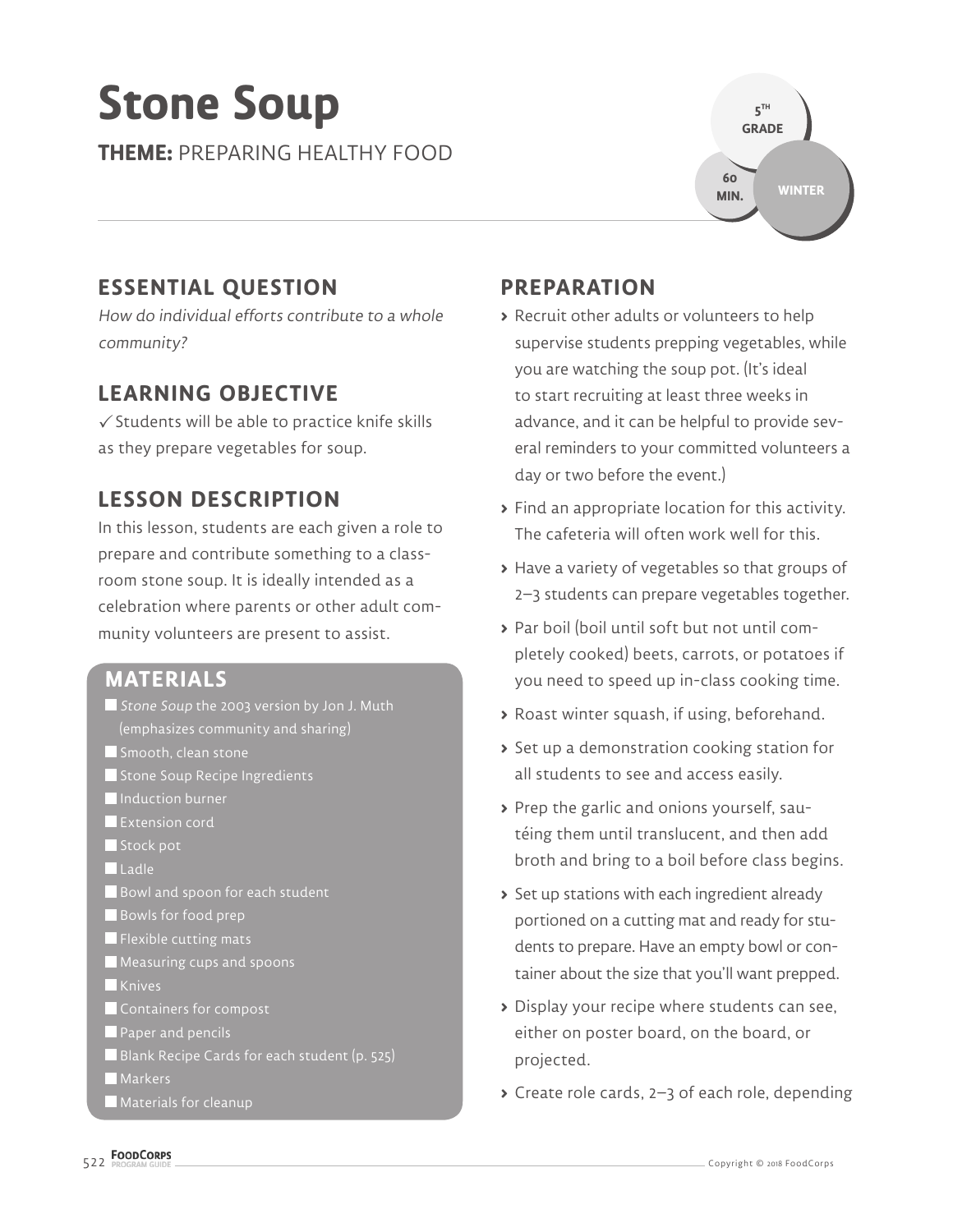on how involved the task is. For example: Tear collard leaves, juice one lemon, or scoop squash. Put the cards in a container for students to select at random.

**>** Photocopy and cut blank Recipe Cards for each student.

Stone Soup Recipe Ingredients

• 5 quarts liquid (water and/or vegetable broth)

- 1–2 tsp lemon juice
- 2 tsp dried herbs
- 2 cups chopped onion
- 3–5 cloves of garlic, minced
- 1 8-oz can of beans

• 12–16 ups of chopped vegetables such as beets, potatoes, parsnips, squash, carrots, collards, or kale (student additions)

#### **STUDENT ADDITIONS**

| (FIRST ROUND)<br>Hard | (SECOND ROUND)<br><b>Soft</b> | (THIRD ROUND)<br><b>Herbs</b> and |
|-----------------------|-------------------------------|-----------------------------------|
| <b>Vegetables</b>     | <b>Vegetables</b>             | <b>Seasoning</b>                  |
| <b>Beets</b>          | Collards                      | Parsley                           |
| Potatoes              | Kale                          | Lemon juice                       |
| Parsnips              | Chard                         | Salt and pepper                   |
| Carrots               | Cans of beans                 |                                   |
| Winter squash         | Cans of                       |                                   |
|                       | tomatoes                      |                                   |
|                       | Peppers                       |                                   |
|                       | Frozen corn                   |                                   |

### **ACTION STEPS**

**1. Engage:** Stand or sit in a circle. Explain that today the class will be making stone soup, showing students your stone. If they've heard it already, ask students to recall the story Stone

Soup. If they haven't heard it, read it aloud. Guide them to remember the theme that each person's small contribution in a community can add to a significant end result. **(5 min.)**

**2. Explain the Activity:** Tell students, You'll each play a role in preparing the soup, and each person's contribution makes this soup tasty. Explain that you'll hand out role cards, with two to three people sharing each role. Say, It's important that you share the task, and make sure everyone with your job gets a turn. Explain that when you call out for their ingredient, they should bring up the bowl of the prepared veggie and will have a chance to stir it into the pot. Remind them that the pot will be very hot, and ask them for ways to be safe. Then explain what they'll do with down time. Say, When you're finished prepping your ingredient, you should clean up your spot, and then write the recipe to take home. **(5 min.)**

#### **3. Wash Hands Break! (5 min.)**

#### **4. Knife Safety Demonstration (5 min.)**

**5a. Preparing Veggies:** Have students randomly select role cards and find their stations. The stations should be set up so that students need minimal guidance for preparing their vegetables. Call up students to deliver the vegetables during the appropriate time for cooking them. Try to make it fun and in keeping with the story Stone Soup. Say something like, You know what this soup could really use is some squash. I wonder if anyone in the village has squash; or Hmm, I once had a stone soup with a little bit of lemon juice, and it was delicious. When groups of students bring up their vegetable, allow them to pour it into the soup pot, and give each student a chance to stir. Try having students chant while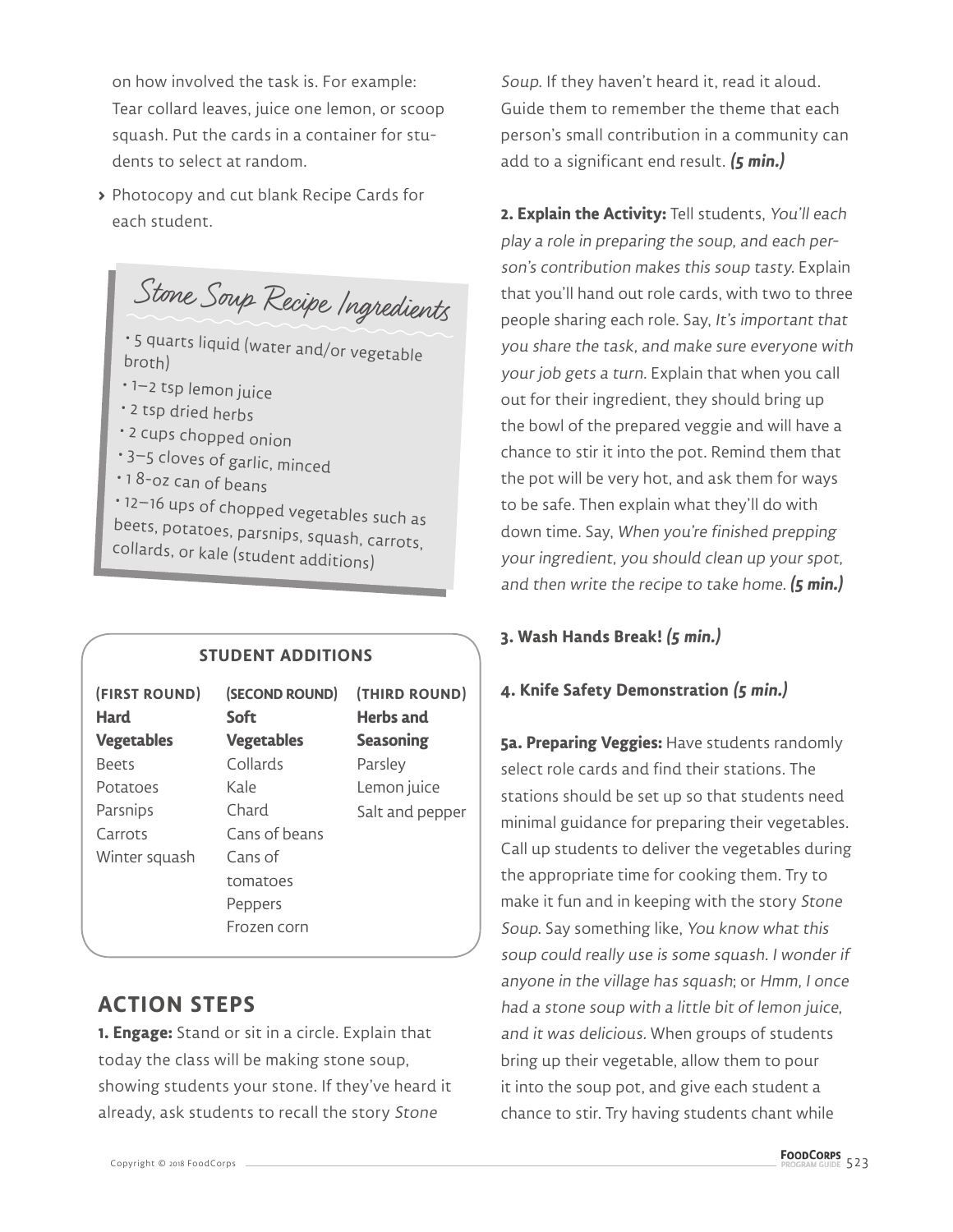they stir: "One, two, cha, cha, cha, pass!" or Shakespeare's "Double, double, toil and trouble, fire burn and cauldron bubble!" It doesn't matter what they say, but that it makes it fun, limits their turn, and reminds them to pass.

**5b. Writing Recipes:** Once students have prepared and incorporated their ingredient into the cooking soup, have them write and decorate the recipe to bring home. **(Steps 5 and 6 combined take 20 min).**

**6. Cleanup:** Taste and adjust the soup once all students have contributed. You may need to add more broth or more salt. While students are cleaning up their stations, portion the soup into individual bowls, and allow it to cool. **(5 min.)**

**7. Tasting:** Pass out bowls, and remind students to wait until you tell them to start eating. As you share your stone soup, reflect on the experience. **(10 min.)**

## **REFLECTION**

Have students discuss the following questions in small groups, then share with the class: **(5 min.)**

- Can you taste your prepared vegetable in the soup?
- What other vegetables would taste good in this soup?
- How would you change the recipe if you made it at home?
- What does the story Stone Soup tell us about community?
- What successes did you have working with your classmates? What challenges arose? What solutions did you find?

## **ADAPTATIONS**

**At Home:** Have students bring in recipes for their favorite soups to share with the class.

**Garden Setting:** If your garden is in full swing, try preparing a stone soup solely with what can be found in the garden.

## **ACADEMIC CONNECTIONS**

(If reading Stone Soup) English Language Arts Common Core State **Standards** 

#### **CCSS.ELA-LITERACY.RL.5.7**

Analyze how visual and multimedia elements contribute to the meaning, tone, or beauty of a text (e.g., graphic novel, multimedia presentation of fiction, folktale, myth, poem).